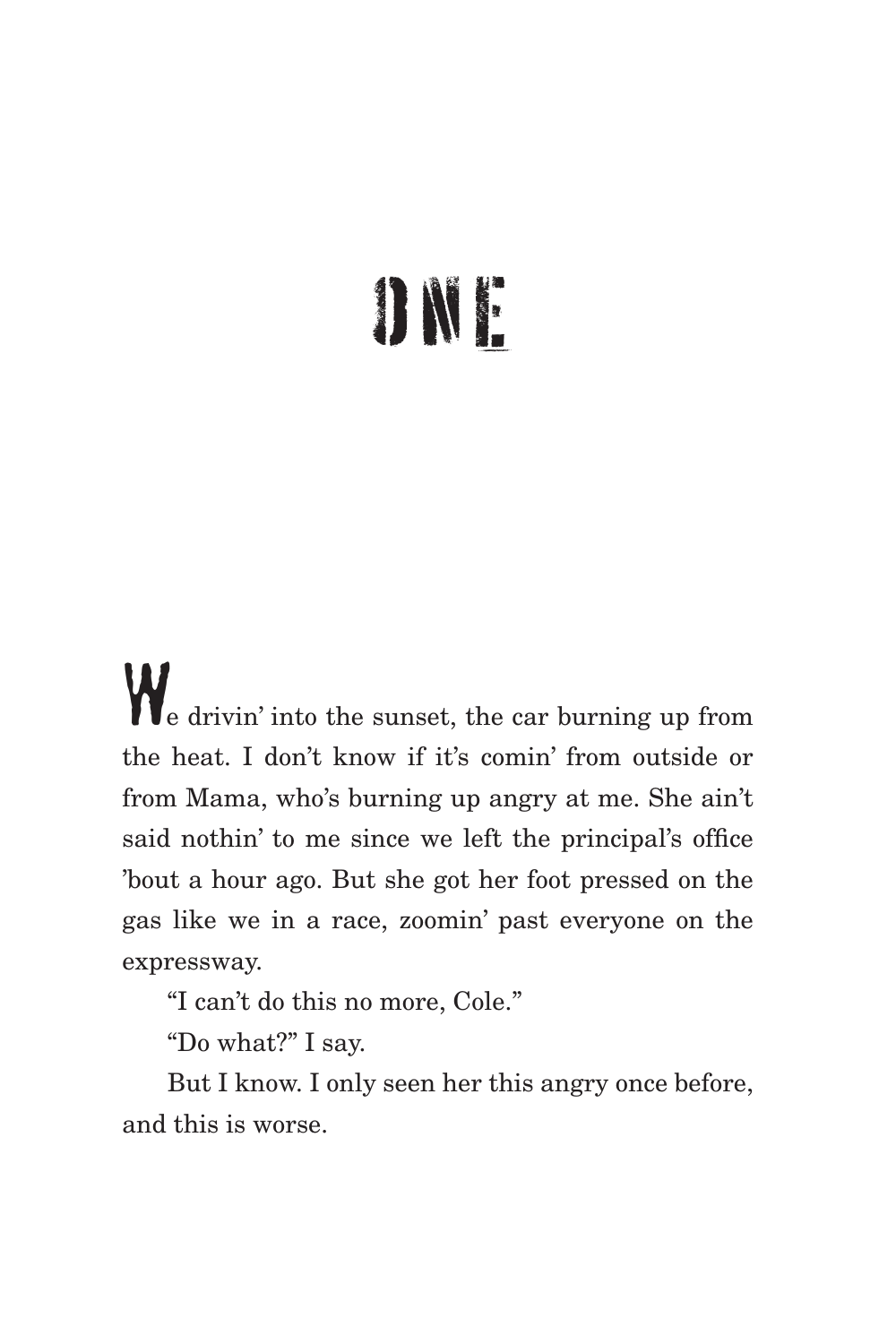"Where we going?" I ask.

She don't answer. By the time we hit the interstate outta Detroit, I can see she crying. I hate when she do that. It makes me feel bad inside, 'cause I'm always the one who makes her feel that way.

"I'm sorry, Mama."

She wipes her eyes on her sleeve.

"Me too, baby. Me too," she says, all sad.

I see the city slowly disappearing, turning into suburbs. I know she gotta work early in the morning, so we can't be driving that far. I ask her again.

"Where we going?"

Cars is falling behind us 'cause she speedin' *up*.  $"Mama"$ 

She chokes it out: "Philadelphia."

I laugh, then see she ain't joking.

*"What?!"* I stare at her hard.

Her hands is shaking, so she grab the steering wheel tighter.

*"Philly?"* I say, my head spinning. "What for?"

She pulls on her hair and grunts. "I can't be your mama right now. You need a man in your life."

I try to let that sink in, but my ears is on fire. "What you talking about? Who's in Philly?"

She sighs.

"Your daddy."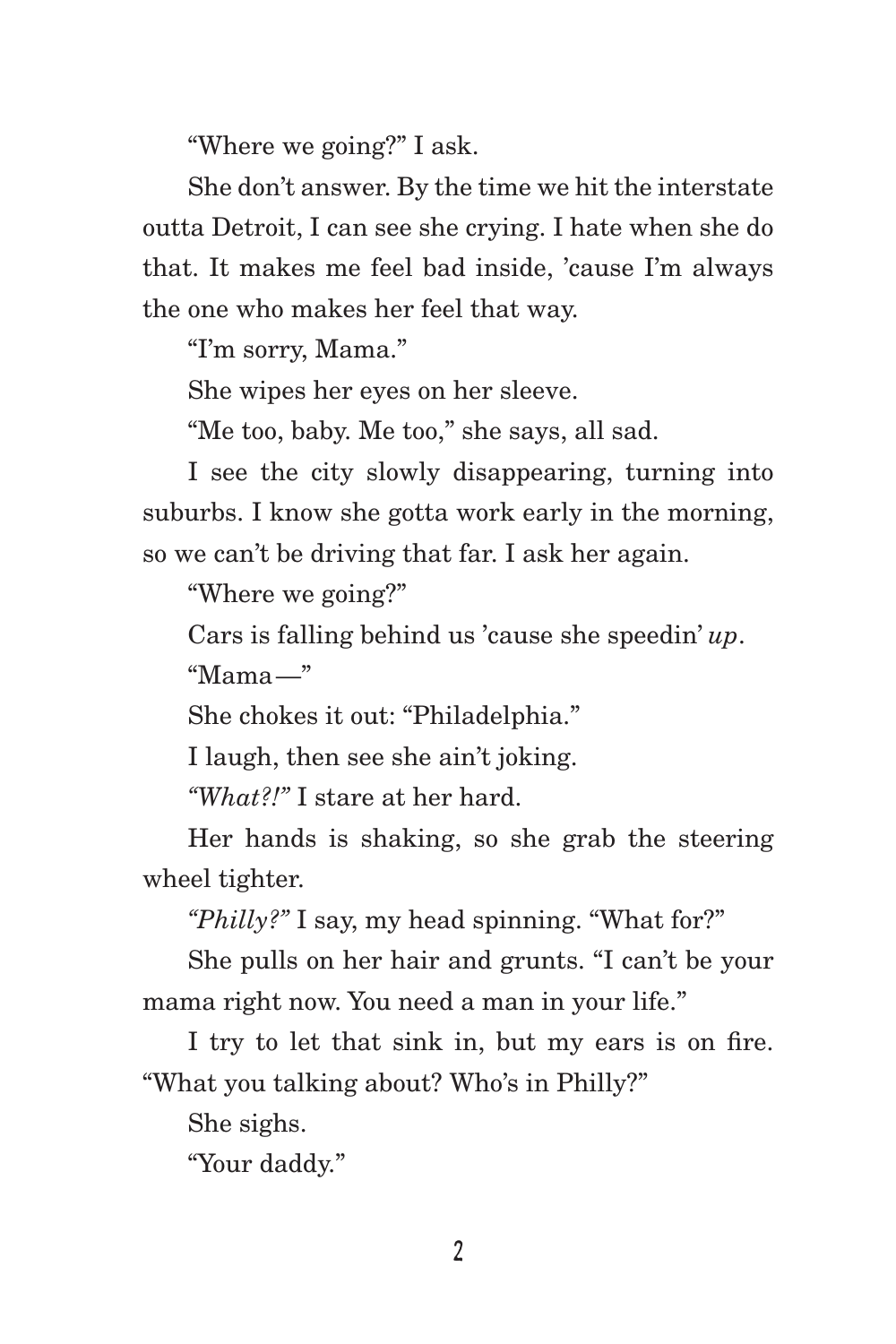My daddy.

Who I never met.

Who Mama never talks about.

Once I asked if she had a picture of him, and she said she burned 'em all. When I kept on her, all she said was he didn't care about us and now he gone and good riddance.

She never said nothing more.

Now I find out we gonna go see him?

*"Why?"*

She just holds up her hand like she can't even go there, like the idea that she gonna take me to him is the last thing she'd ever do.

But she doing it. And then it hits me: "You wanna get rid of me."

That gets her. I can see her holding that steering wheel so tight her knuckles is turning white. "I can't do this no more," she says to no one. "After twelve years, I got nothing left."

*That's crazy talk.* She can't leave me. "But you my mama! *You* supposed to watch out for me!"

She bites her lip, her eyes locked on some faraway place. "I used to think your daddy was a bad father . . . that he didn't know how to take care of us. But now I'm thinking there's something wrong with me 'cause I don't know why you are the way you are,"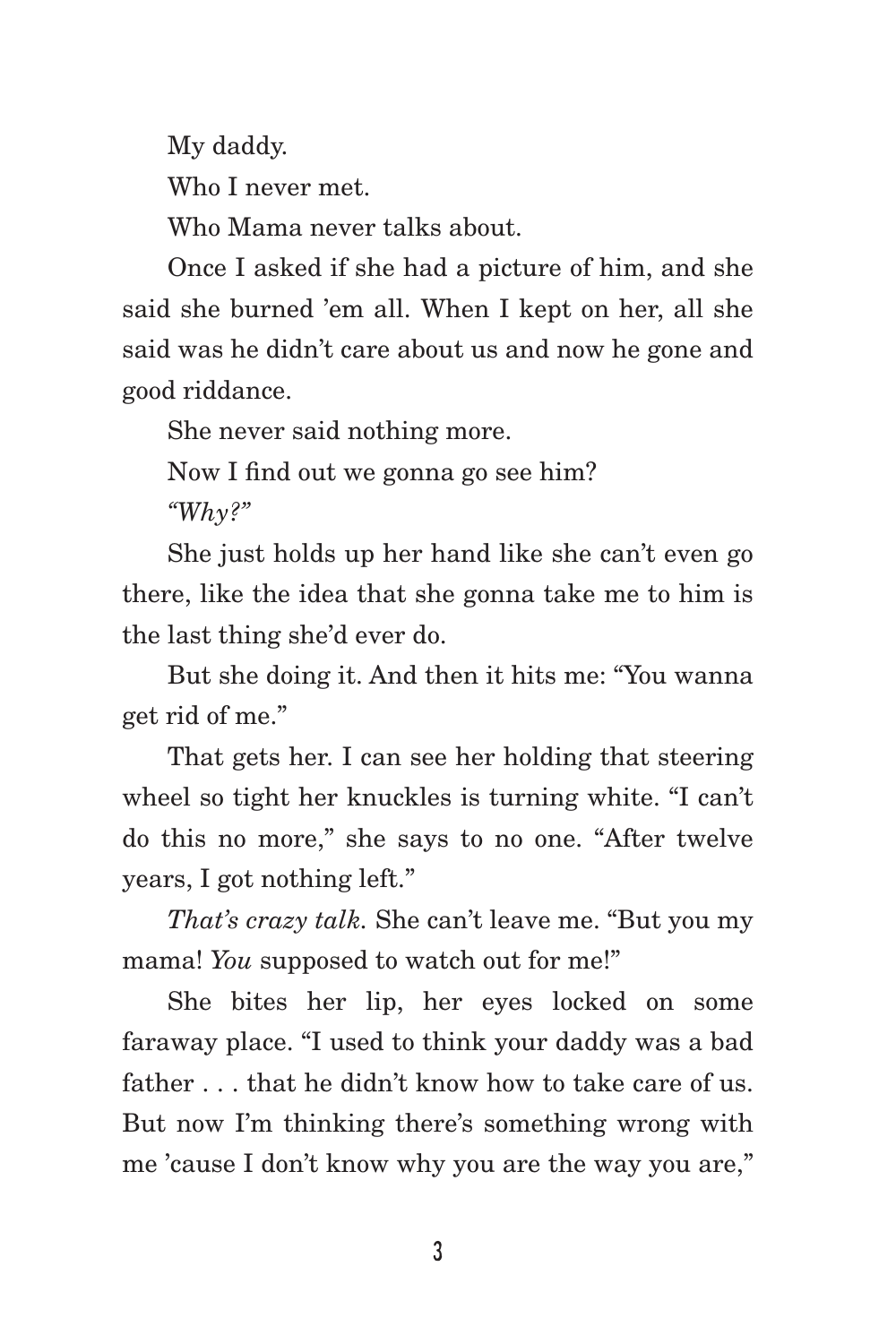she say. "Maybe he's the only one left who can turn you around."

She startin' to scare me now, talkin' like that. "I ain't so bad, Mama. I can do better."

She nod, fightin' for words. "I know you can, baby. You just need someone that can show you the way. But that ain't me no more, Cole."

I can't believe what I'm hearin'. "So you gonna leave me with some dude who never cared about us? Some guy who treated you so bad, you never talk about him?"

She stares ahead, her eyes wet. She ain't disagreeing. "He's different is all. But maybe different is what you need."

And with that, she just shuts down.

I seen that look before. It means she made up her mind. I think about grabbing that steering wheel and turning the car around, but she like a rock and, deep down, I know I gone too far this time.

4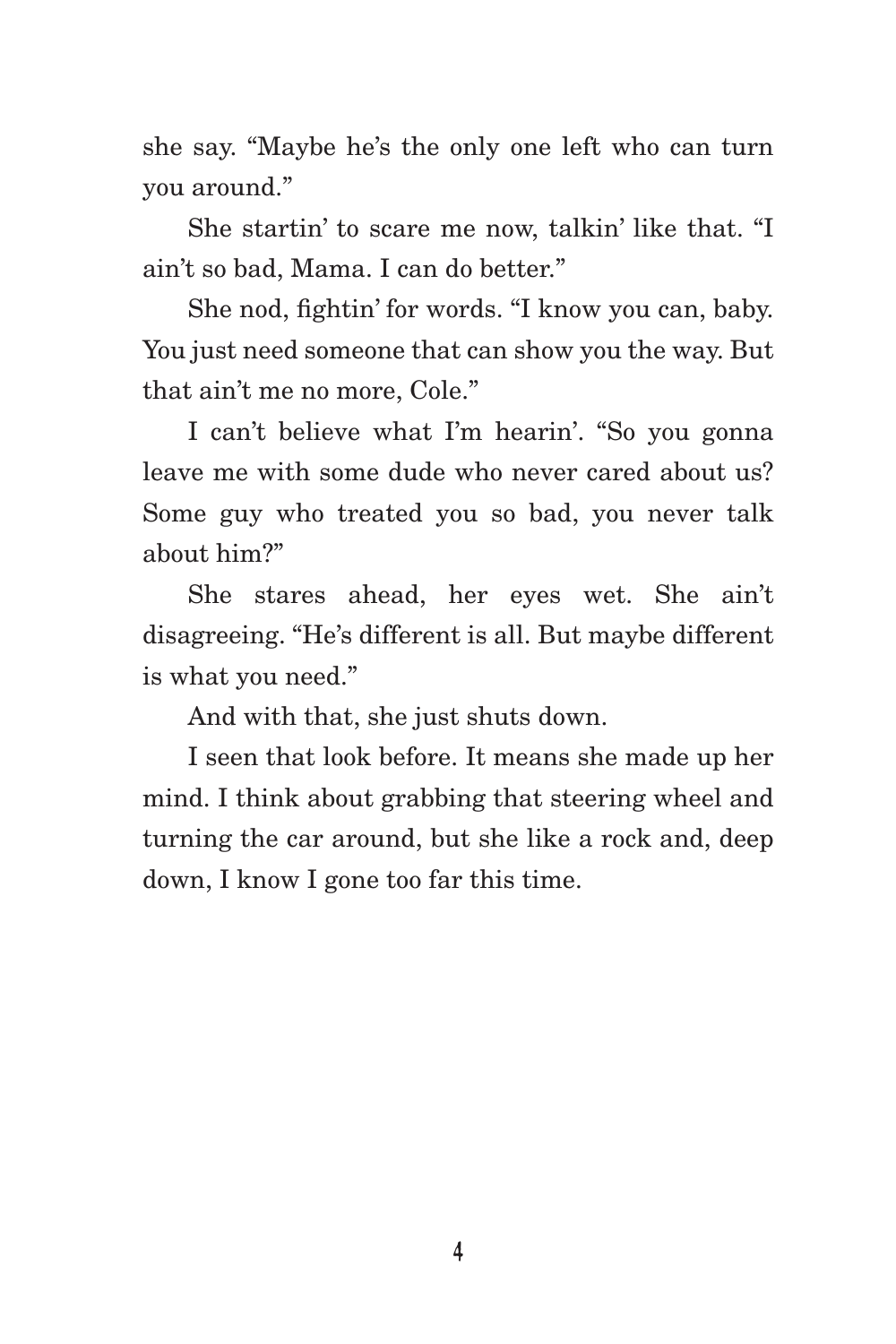# TWD

stare out the window. Even though it's getting dark out, I can see we in the middle a nowhere. No lights from no city.

Nothing. It looks just like I feel, all empty inside.

I don't know why I stopped going to school. I guess I didn't wanna waste no more time with teachers and homework and all a that, 'cause what difference do it make in the end? I'll never do nothing great in my life. Do they really think I'm gonna be like Obama? Not a chance. I just feel sorry for Mama for thinking that I could be somebody.

She just found out yesterday that I missed the last four weeks of school. That I been hiding them letters and erasing the messages from the vice principal, even duckin' the truancy officer when he comes by.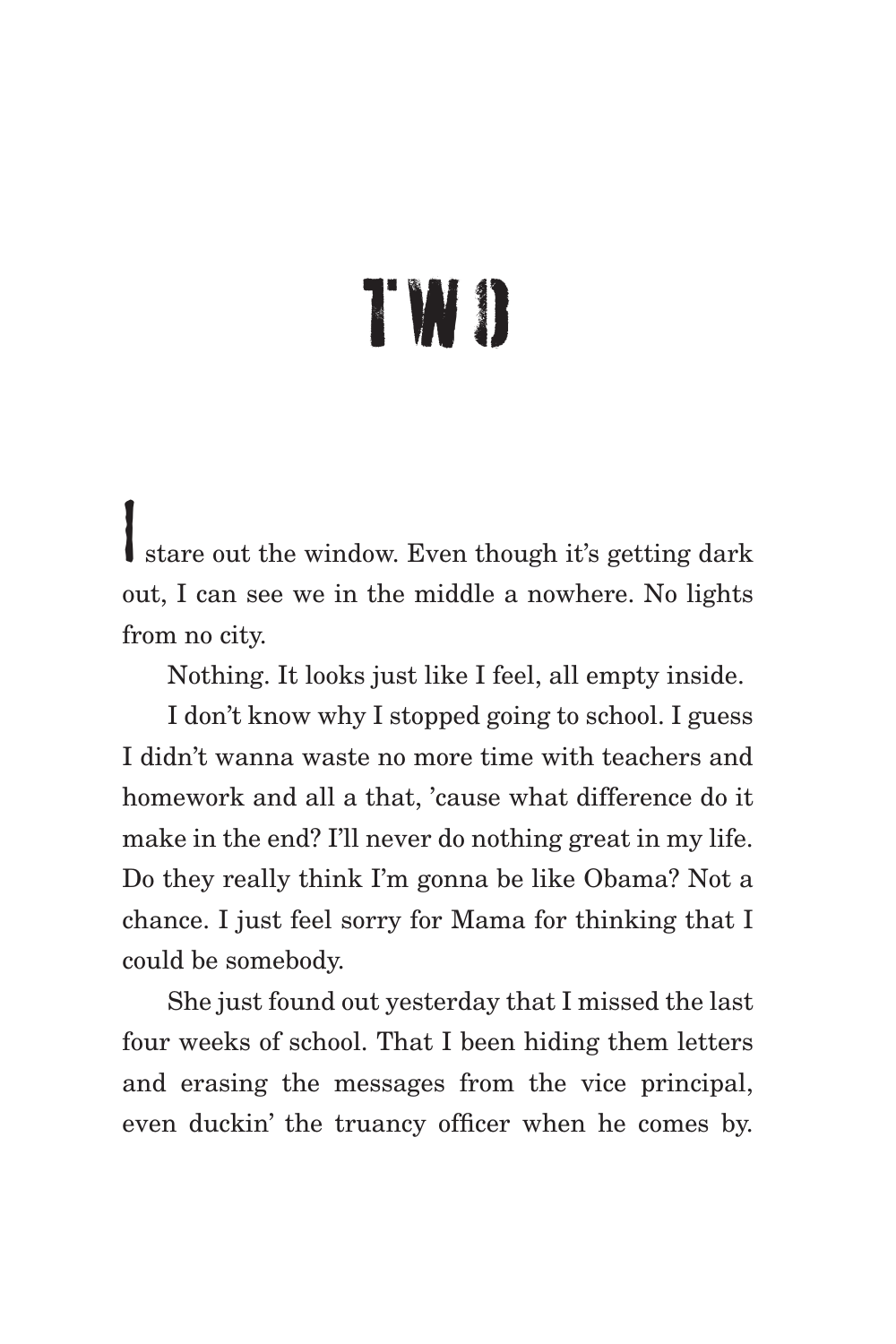With her working so much, that wasn't so hard to do 'cause I done it before and knew all the tricks. But it was the first time I got caught, on account of the truancy officer finding me tagging the back of the school cafeteria while school was going on. Stupid.

She really lost it when she found out they was gonna suspend me for the rest of the year. If I wasn't twelve, they woulda kicked me out for good, but now they talking about holding me back.

I ain't never seen her so sad before, like she thought it was all her fault. It made me feel like dirt seeing her sittin' on the kitchen floor crying, but I knew there was nothin' I could do to help her, 'cept to let her get it all out. That's how we deal.

Today, Mama had to skip work to come in to talk to the principal. He went on and on about how I was in danger—rattling off a buncha numbers like how four outta every ten black boys drop outta school, and seven outta ten can't get no job and 'cause a that, six of us will end up in prison. I could see Mama sinking into herself, like he was saying it was all her fault for not being a good mama.

In the old days, seemed she had the energy to read to me and stuff, and we made drawings together or laid under the covers, talking about where we would go if we could live anywhere else but Detroit. . . .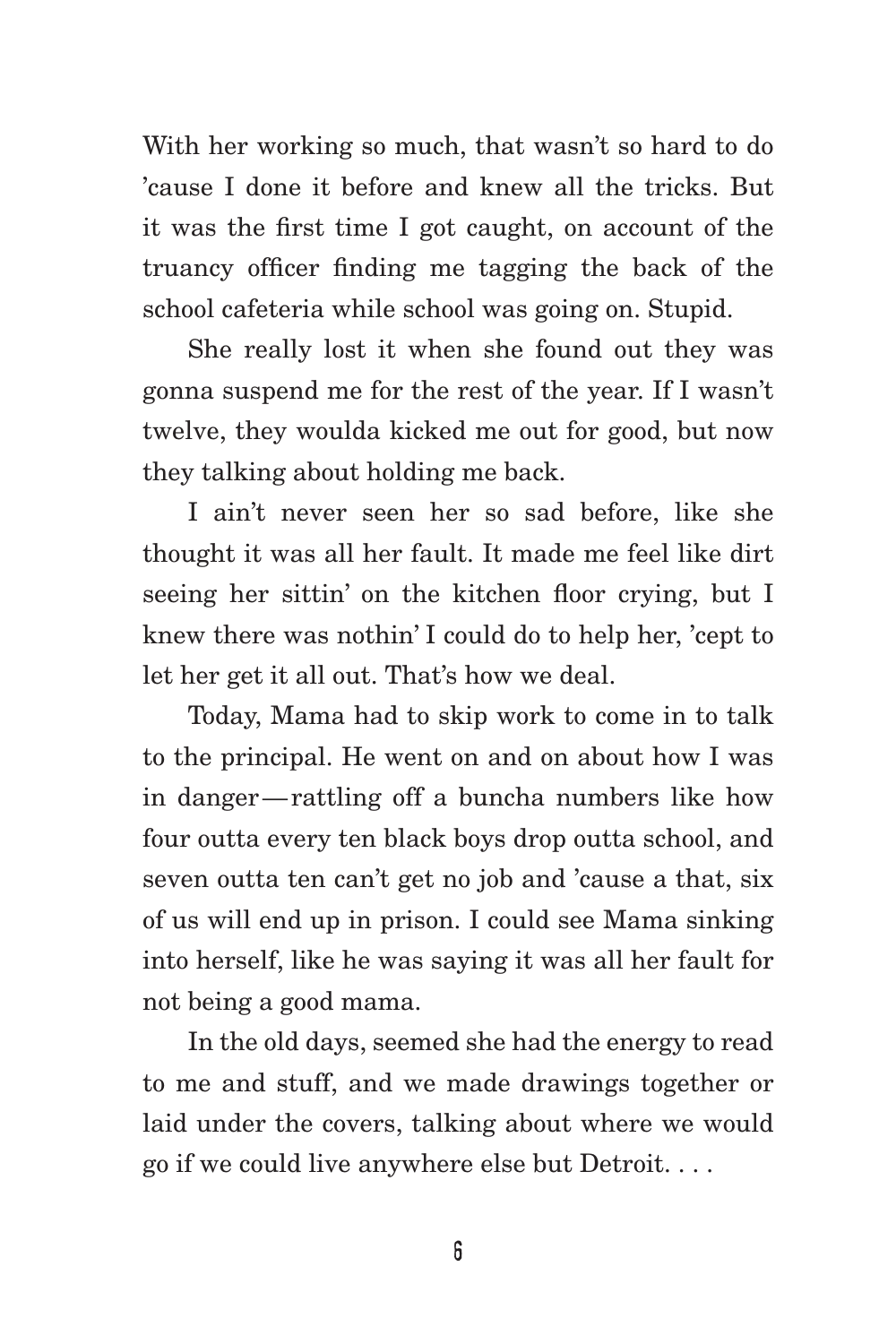But that was when I was a kid. Them days is gone. Kids can be happy 'cause they don't know better, but when you get older, well, you just know it's all a big lie. Last three years, Mama's been so moody, like a cloud passed in front of her face. Sometime she look at me and it's like she don't see me. I been on my own a lot 'cause a that and 'cause she gotta work so much. I been roaming the streets, skippin' school and hanging with my friends, staying out late, which she don't like. We ain't been doing nothing bad . . . but we ain't exactly been doin' nothing good neither.

It was weird hearing the principal say things about me like I wasn't there, even though I was. He told Mama that since there was a couple weeks left of school, he was gonna suspend me till the summer session started. He said that going to summer school was the only way I could get outta repeating the seventh grade, and not only did I have to show up, but I had to pass the end-of-year exam too. Then he said I needed to seriously think about my life so I could get my priorities straight. Otherwise, things was gonna get much worse for me, and I would end up like one of them boys he was talkin' about.

Looking at Mama's face, I could tell she already thought it was too late.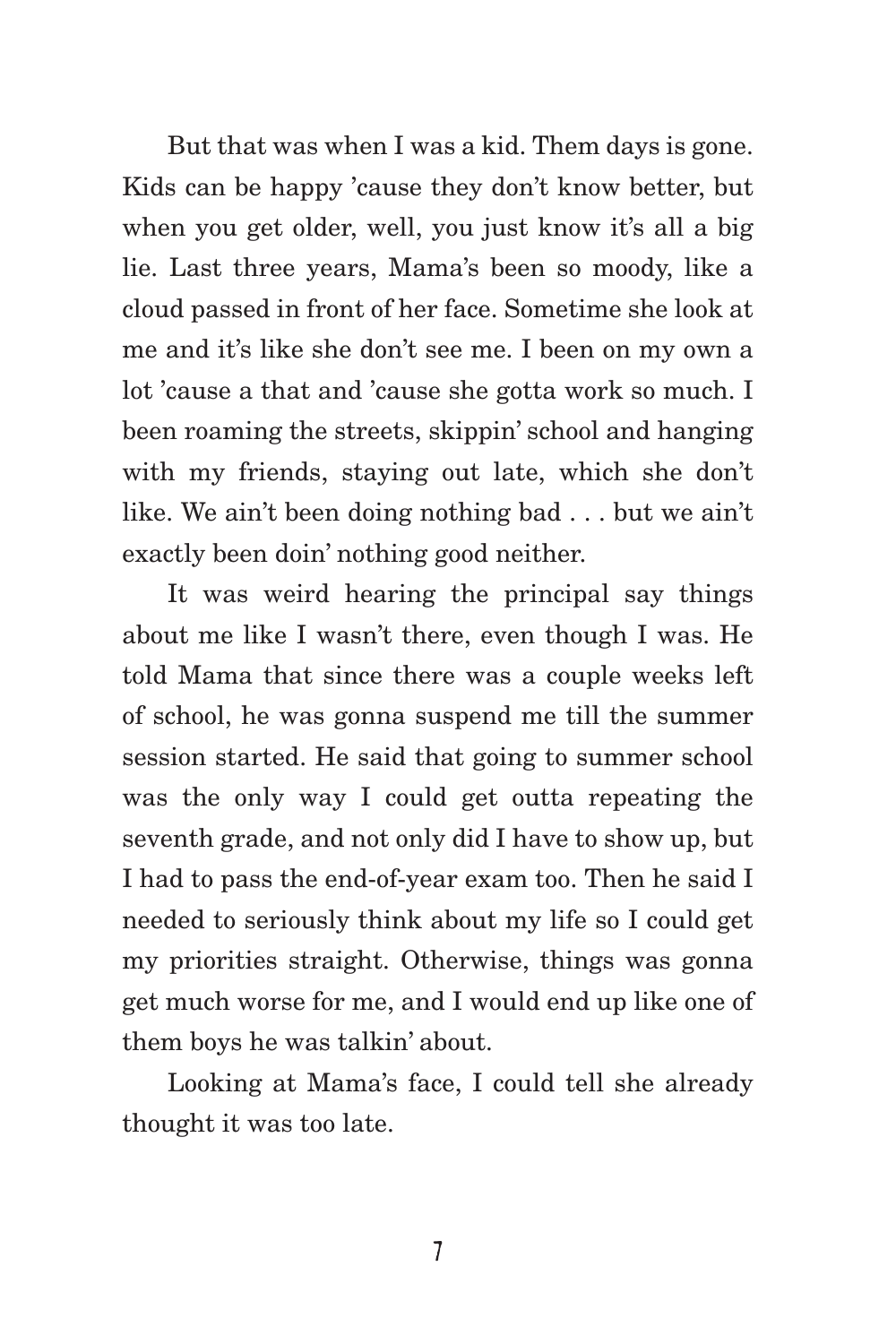### THREE

We drive for hours, Mama's eyes red from crying and being all tired out. When we finally stop for gas, she goes to a phone booth and makes a call.

I can't hear what she saying, but there's a fight going on. Her hands is all over the place, banging on the glass, pulling on her hair, biting her nails. Finally, she hangs up and just stands there, staring at the phone.

When she comes back to the car, I know I gotta say something.

"I can be better, Mama. I won't skip school no more. I promise."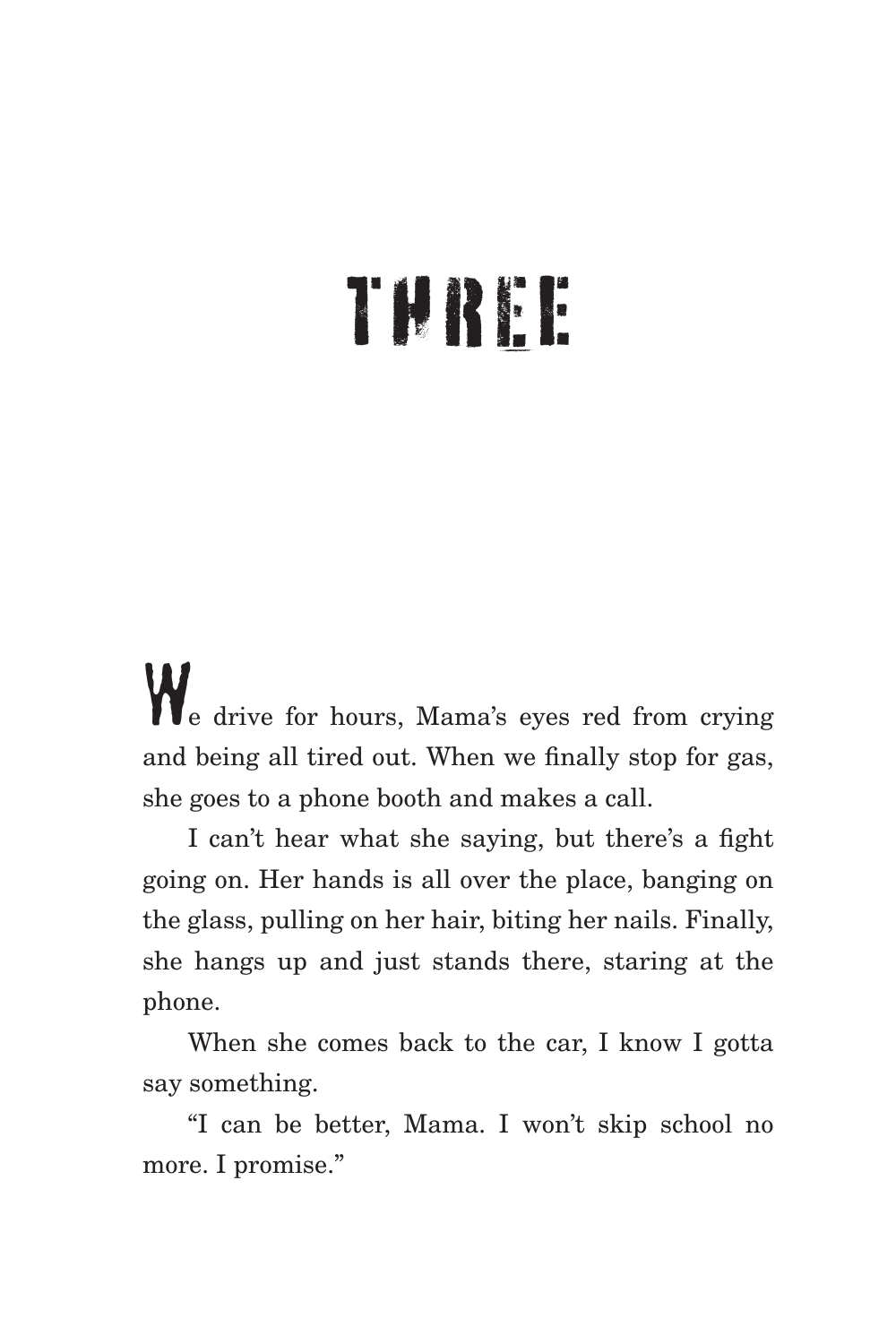She looks at me for the first time, her eyes searchin' mine. It's like she wanna remember my face. Her mouth is tight, but she takes my hand, shaking her head slowly. I know she wanna say something, but it feels like if she opens her mouth, she just gonna crumble apart like them old auto factories near our apartment.

Finally, she starts up the car.

I ask one last time. "Can we go home?"

She takes a deep breath and exhales slowly. "No. Don't ask me again."

"But what about school? How'm I gonna do summer school if I ain't there?"

She shakes her head. "That's up to your daddy now."

We drive all night, stopping only at a drive-through and a coupla rest stops. I don't know how she can drive so much. I'm going crazy just sittin' here. I keep waiting for her to stop and turn around, but she don't.

Next thing I know, I see the sun coming up. It hurts my eyes. Did she drive through the night?

Mama stops the car, and my eyes focus in the side mirror. I can see we in the city somewhere, on some run-down street.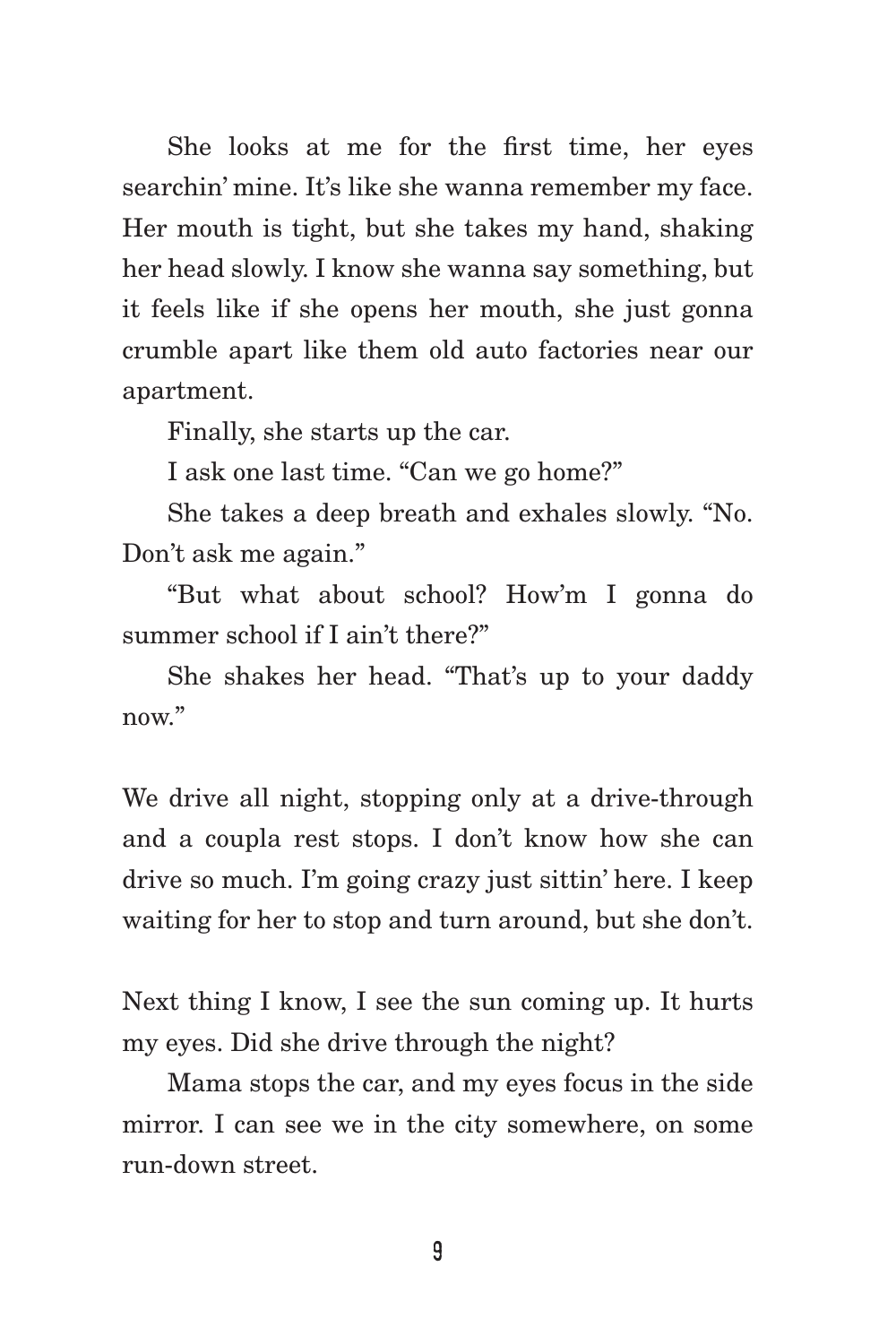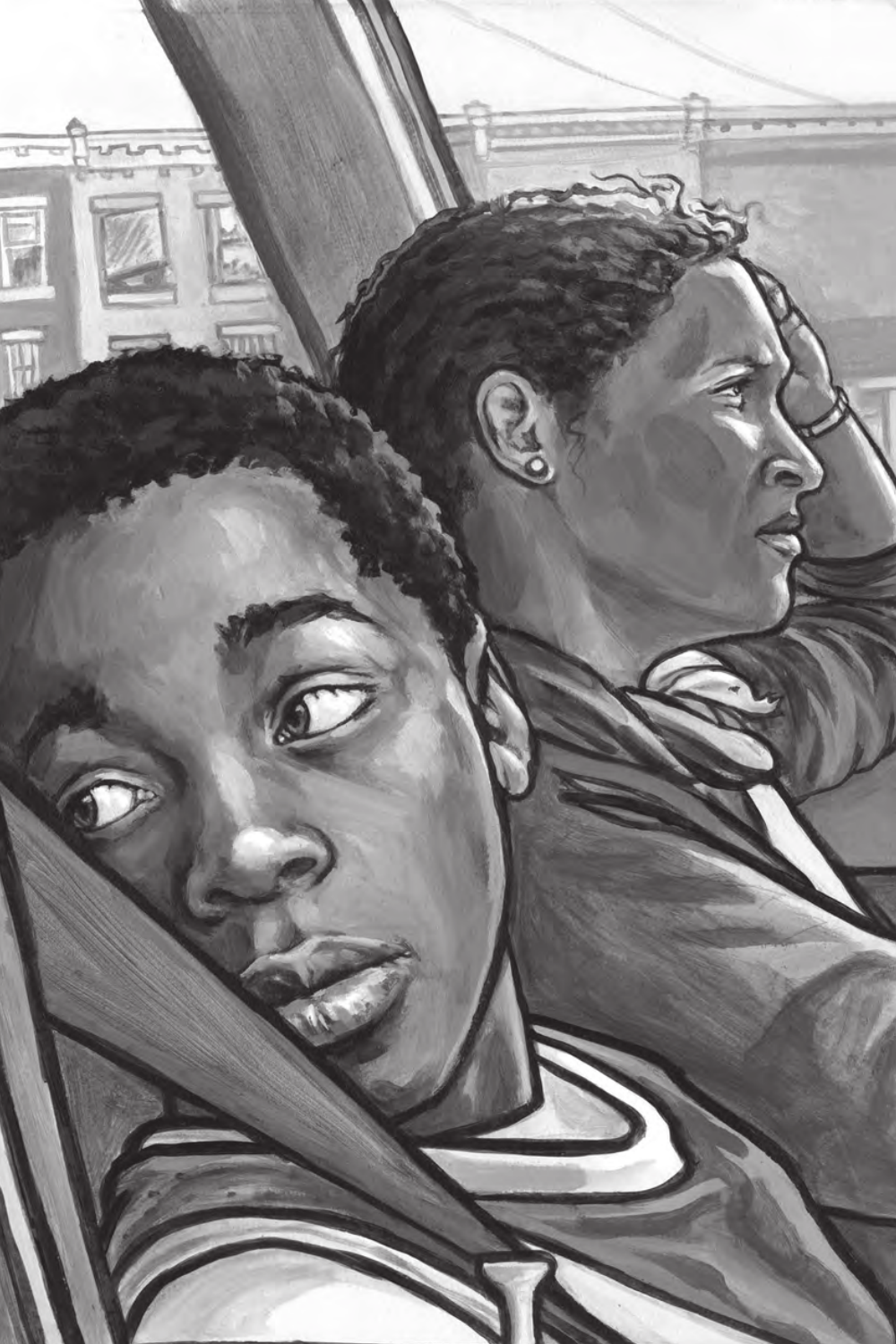Is this Philly? I musta fallen asleep just watching them cars go by and listening to Mama's old Mariah Carey CDs. My face is sitting in drool on the windowsill.

Suddenly, something big and white bumps up against the car, and I jump. I think I must be dreamin', 'cause I just saw a horse run by.

I spin around just in time to see something disappear around the corner. Then I see a dazed old woman in a bathrobe walk past us. About five or six guys come running out of a house half-dressed, and disappear around the corner too.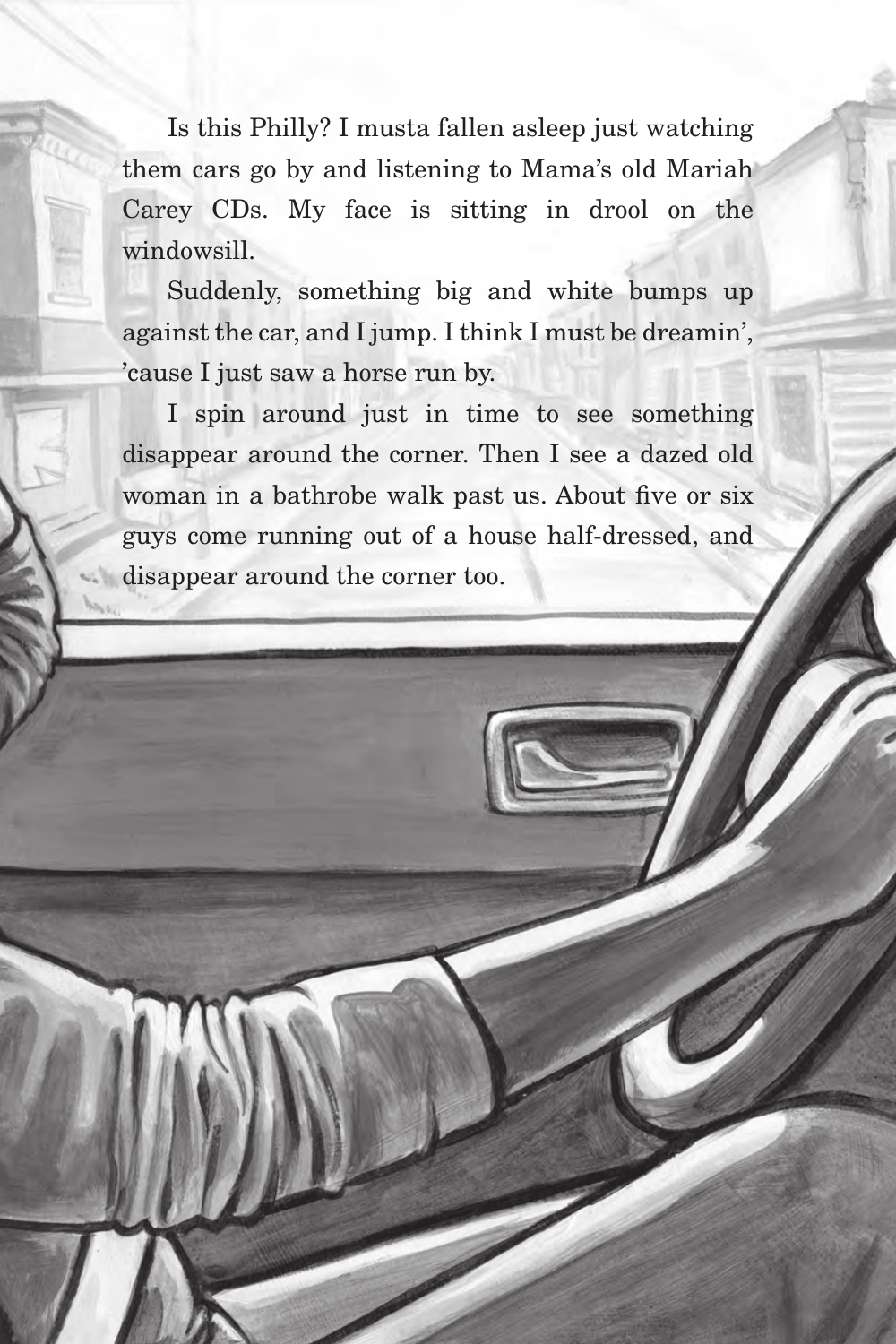#### *What's going on?*

Mama pays no mind. She staring at a building across the street.

This is definitely the 'hood. The buildings is all row houses cramped together, made of old brick and dark windows that feel like they watching us. The place is crumbling apart—overgrown vacant lots stand empty between buildings, some boarded up, some barely holdin' on.

"Wait here," Mama says.

She gets out and walks up the stoop to the place she was staring at. Stands there awhile, then knocks. No one answers.

She knocks again, louder.

Finally someone opens the door. It's dark inside, so I can't see who it is. She goes in, the door closing behind her.

#### *Where she going?*

I get outta the car and think about going after her. Then I notice something move behind me. A coupla sleepy-eyed gangbangers have come outta one of the buildings, looking around.

The tall skinny one sees me and elbows his friend, who's built like a bull. They both older, maybe eighteen or something. They stare at me, and I get back into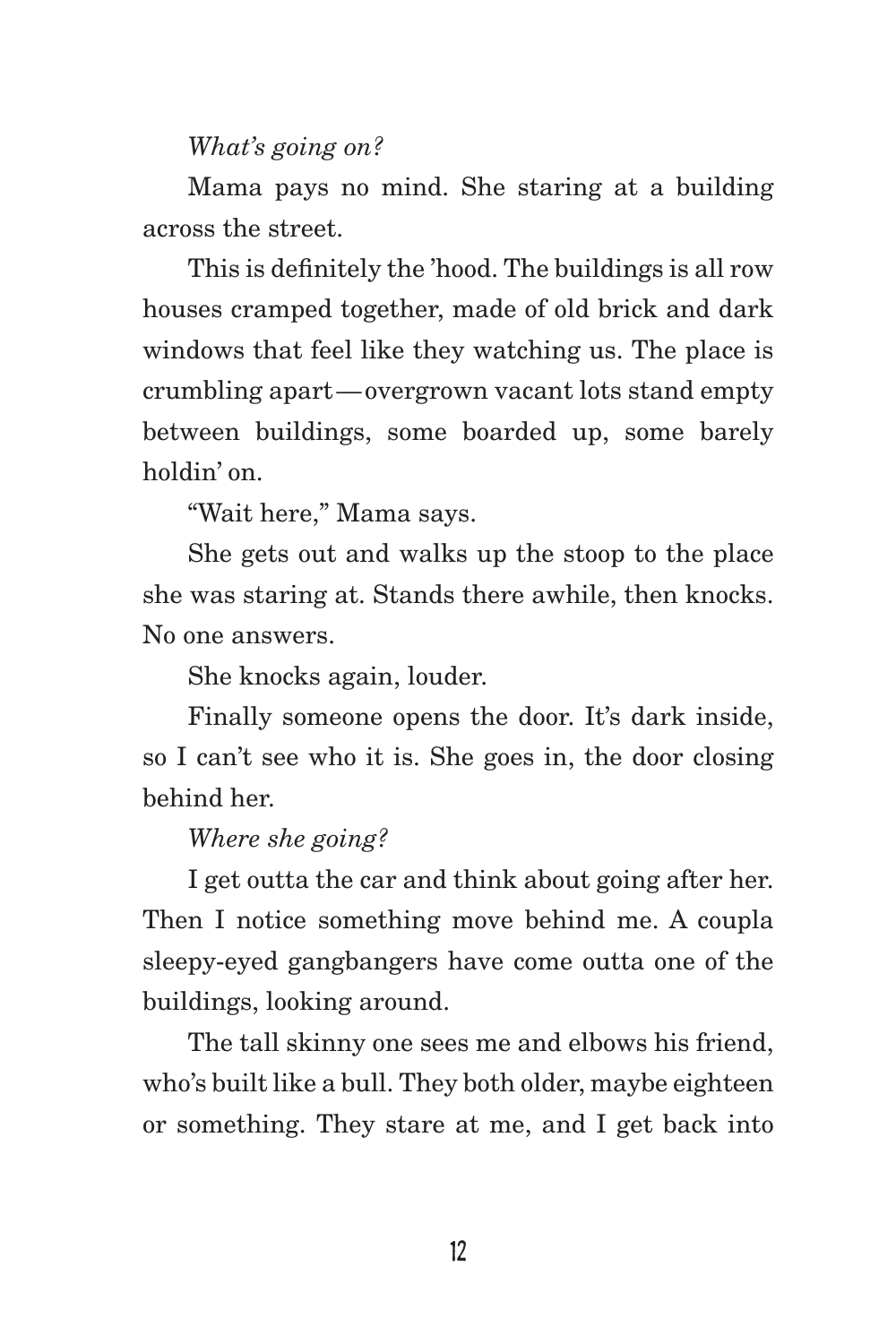the car. Maybe they seen I was wearing my Pistons jersey. Dag. I know Philly is no fan of the Pistons.

When I see them coming over, I slouch down. They don't look happy, checking out the car like it's some alien spaceship that just landed on their block. They looking at the plates that shows we not from here.

Mama comes outta the house. She looks dead, like a zombie moving toward me. But that don't stop the guys behind us making comments, like how she so fine and all a that.

She ignores them, opens the trunk, and starts grabbing some big trash bags full of stuff.

"What you doing?" I say through the window.

She drags a few bags across the way and dumps them on the stoop. One of 'em tears open, and I see it's full of *my* stuff!

"Mama?"

She come back, grabs two more bags.

I jump outta the car. "Mama, what's going on—?"

The guys behind me is making fun, crying, *Mama, Mama.*

I run after her and grab her arm. "What you *doin'*?"

She drops the bags, stares at the ground. "You're staying here with your daddy."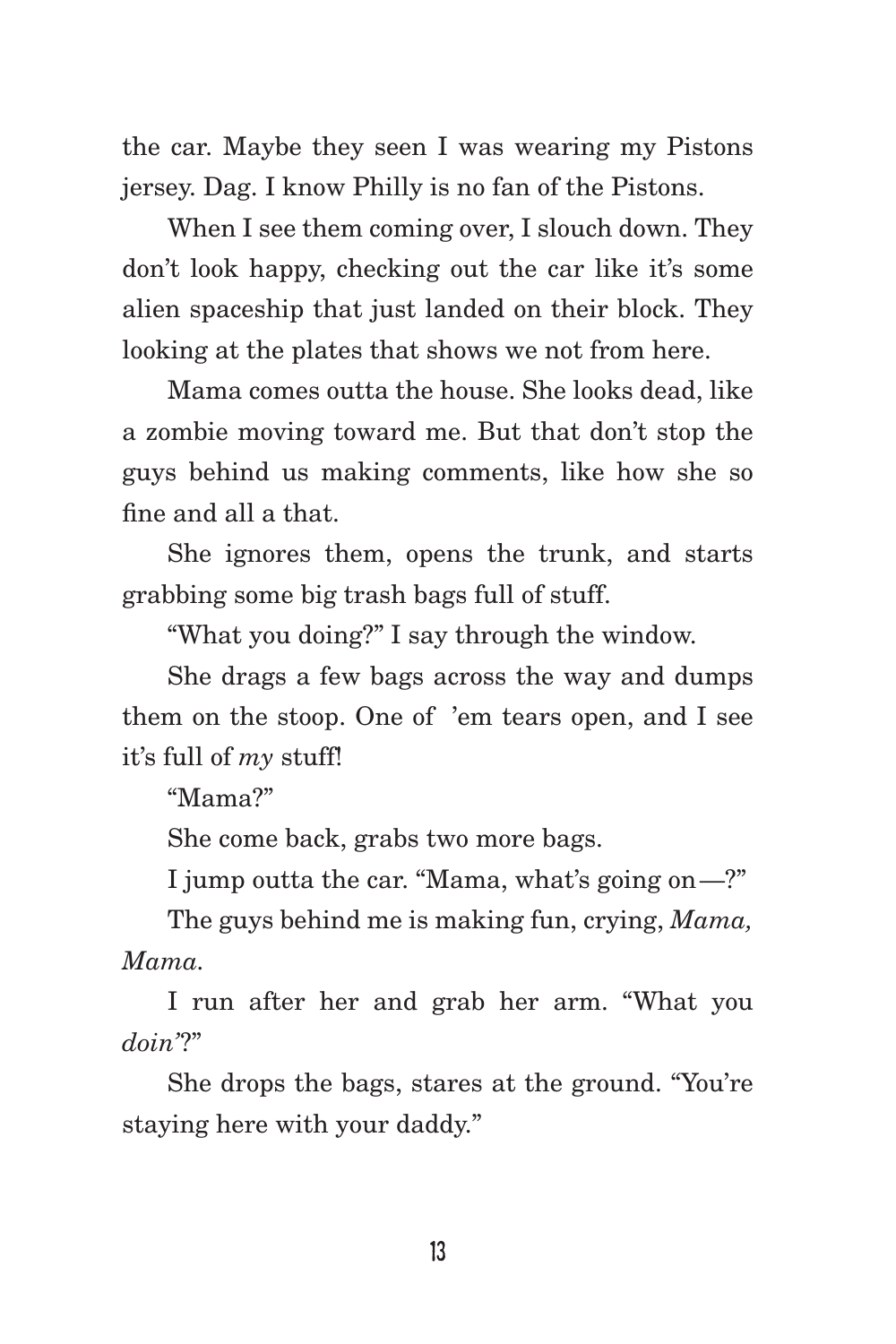My heart stops.

"You really gonna leave me?"

She starts back to the car.

I hold on. "You can't leave me here."

She stares at the ground. "You stay with your daddy. I can't help you no more."

"But Mama!" I cry out.

The guys laugh at me. "Mommy, Mommy!" I wanna kill 'em, but I don't have time.

She gets in the car and closes the door.

I bang on the window. "You can't leave me!"

She looks at me, tears in her eyes. She says something all quiet, but I can't hear what she talking about.

Then, in the reflection of the car window, I see a man behind me on the stoop.

I swing around and see a dude dressed—well, he looks like a cowboy.

Got a big ol' white cowboy hat, western shirt, big gold belt buckle, and cowboy boots. He looks like a cowboy except for the gray dreads coming down to his shoulders and the fact that he as black as me.

He picking up the bags and starting back into the house.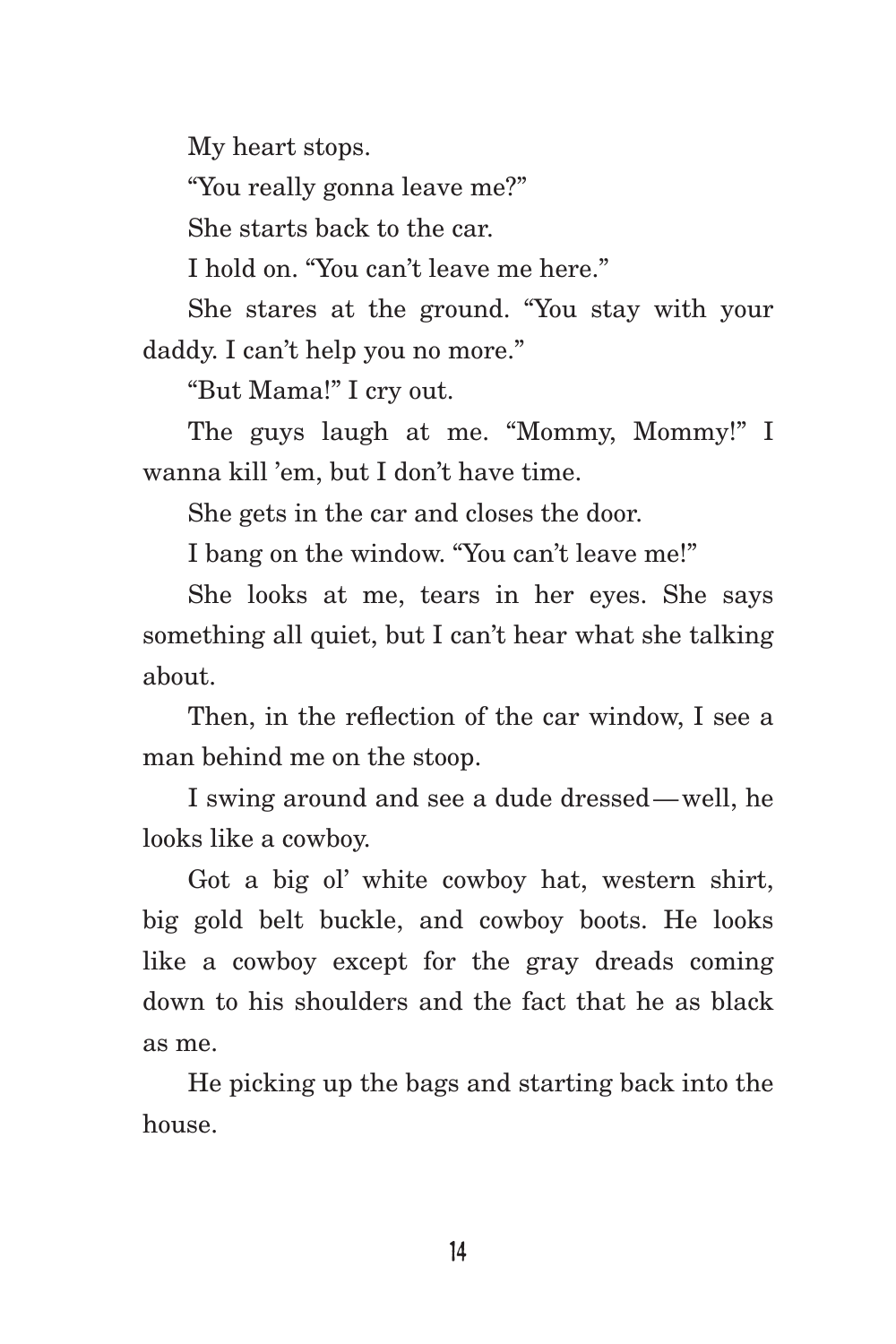"Hey!" I yell, running over.

He looks at me kinda funny.

Then it hits me. "You my . . . daddy?" I ask.

He laughs, I guess 'cause he too old for that. "Not me, boy. They call me Jamaica Bob, on account of the dreads. I work with your daddy."

I take the bags from his hand. "I ain't staying." I hear the car start up and swing around. "Mama!" She looks at me scared. She mouths—*I'm sorry.* Then it's like everything happens all at once.

A horse—that big white horse I thought I saw before—jumps out from around the corner just as Mama's car takes off. She looking back at me and don't see this monster coming.

There's a bunch of guys chasing the horse, and they see what's gonna happen before Mama or the horse can—

#### *BOOM!*

Mama's car sideswipes the horse. It hits the front of the car and the hood, then tumbles like a ton of bricks.

I can feel it hit the ground, and it's a awful sound—flesh and bone and metal all crunching together with the smell of burned rubber.

"Mama!"

15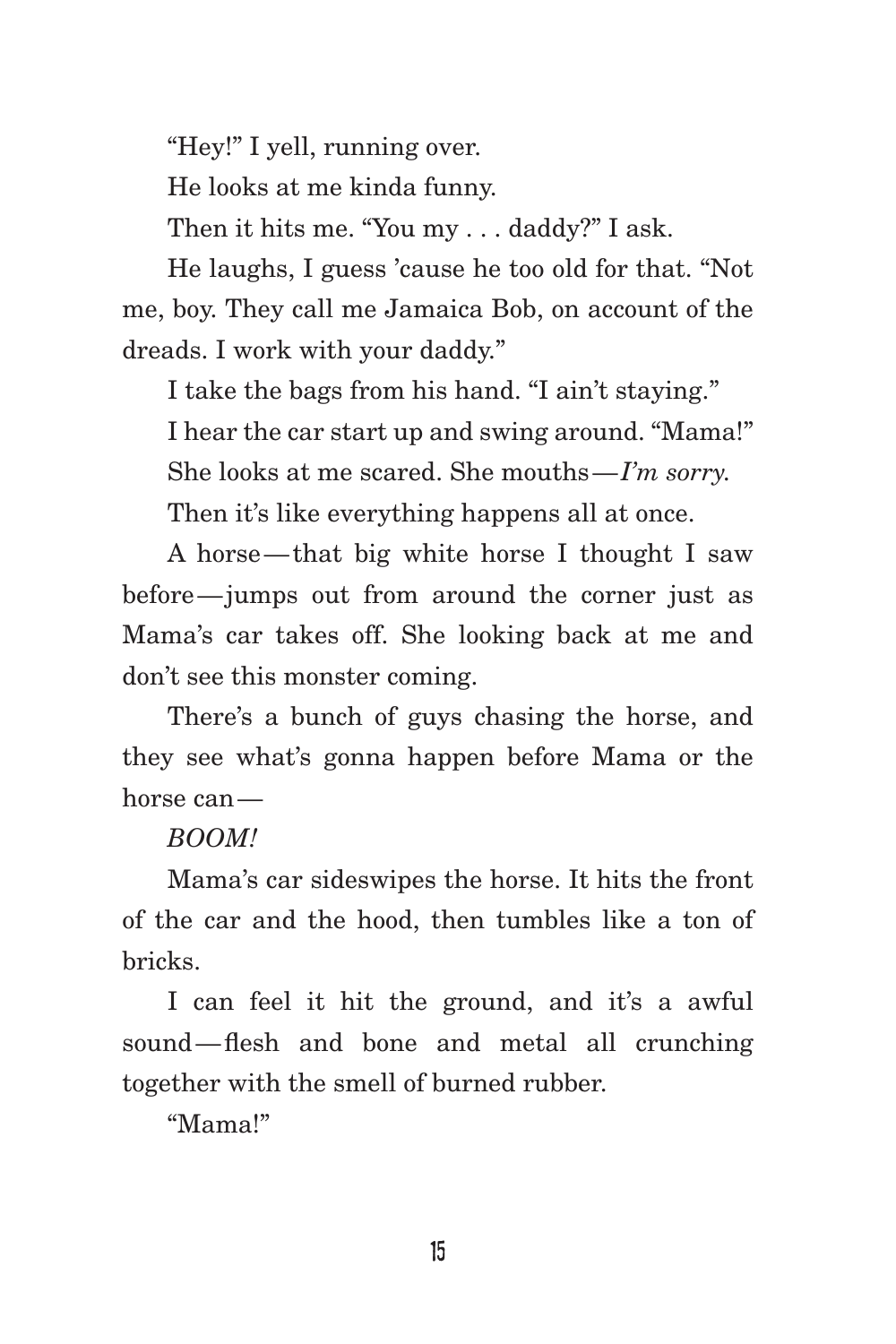I run toward the car. Mama looks in shock at the blood on the hood of her car. Her hands is shaking.

The horse is lying on its side, foaming at the mouth, its hoofs scraping at the brick street, trying to get up. All the guys is frozen like someone took a picture of 'em, their jaws hanging open.

I try to open the car door, but it's stuck. I bang on the window. "Mama! You okay?"

The only sound I hear is that horse kicking and scraping as it rolls around in pain.

And that's when I see my daddy.

I can tell it's him 'cause as soon as I see him walk onto the street, it's like I'm lookin' into the future or something. He looks exactly like me, only taller and older. And he definitely ain't in a good mood.

I'm about to say something, but he just brushes past me.

Then I see the gun in his hand.

*Holy*—

I think he gonna go after Mama, but he stops in front of her window, and when she forces the door open, he just pushes it back closed and points her away, like she done enough damage for one day.

Her eyes is red with tears, like her heart been ripped in two. She tries the key and pumps the gas until the engine chokes to life. The car backs out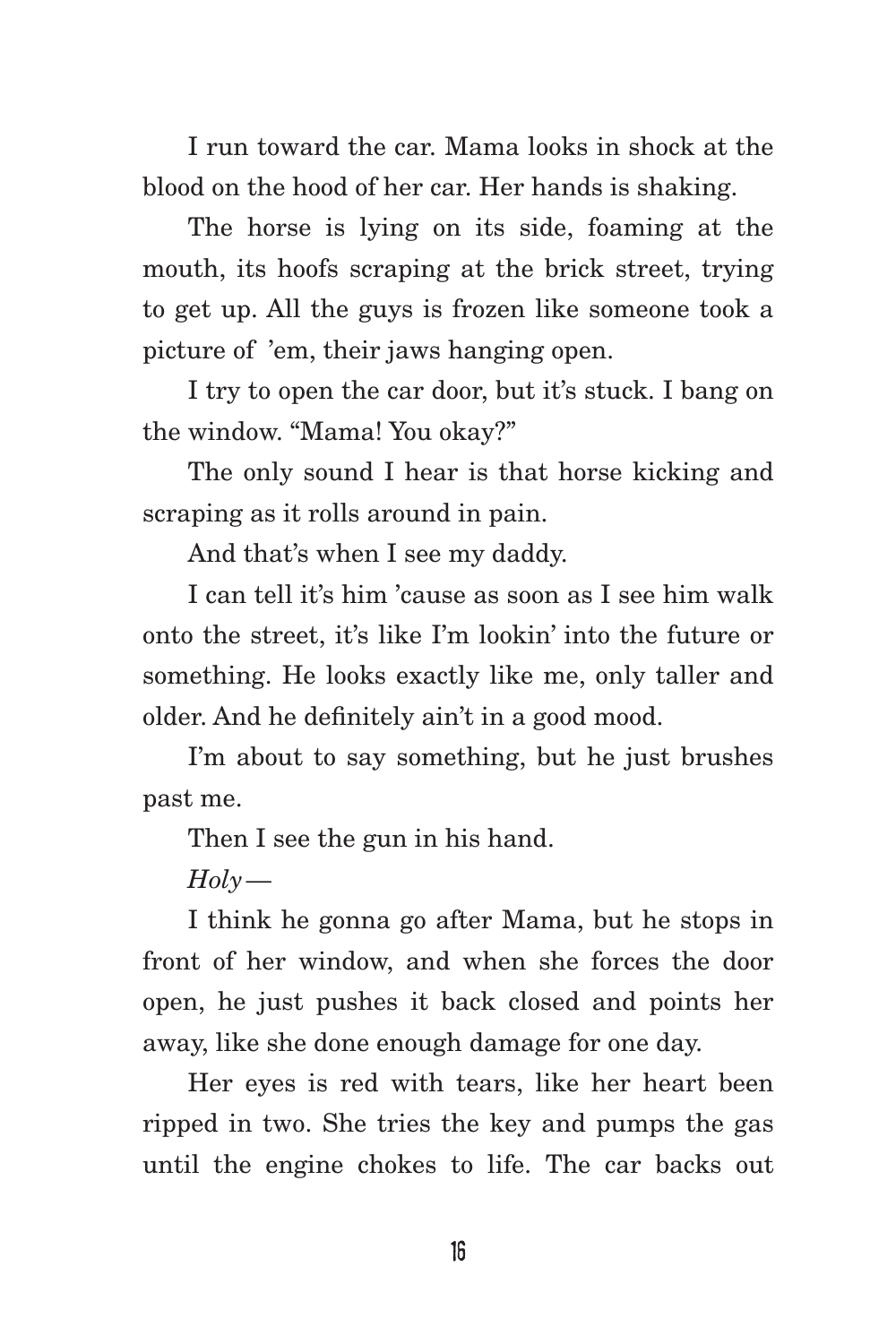slowly, her bumper half off and grating on the street, leaving a small trail of sparks. She stops when she knocks into some trash cans. It feels like she can't do nothing right today.

Mama stares at me, like maybe this'll be the last time I'll ever see her. Then she turns down a alley and is gone.

I look at the skid marks on the empty street and feel everyone behind me staring at my back. I hear that horse gasping for breath, and it feels like me like I had all the wind sucked right outta me. I can't breathe.

The horse moans and groans, getting louder and louder until I hear the cock of the gun and a loud *BANG!*

Then it's quiet again.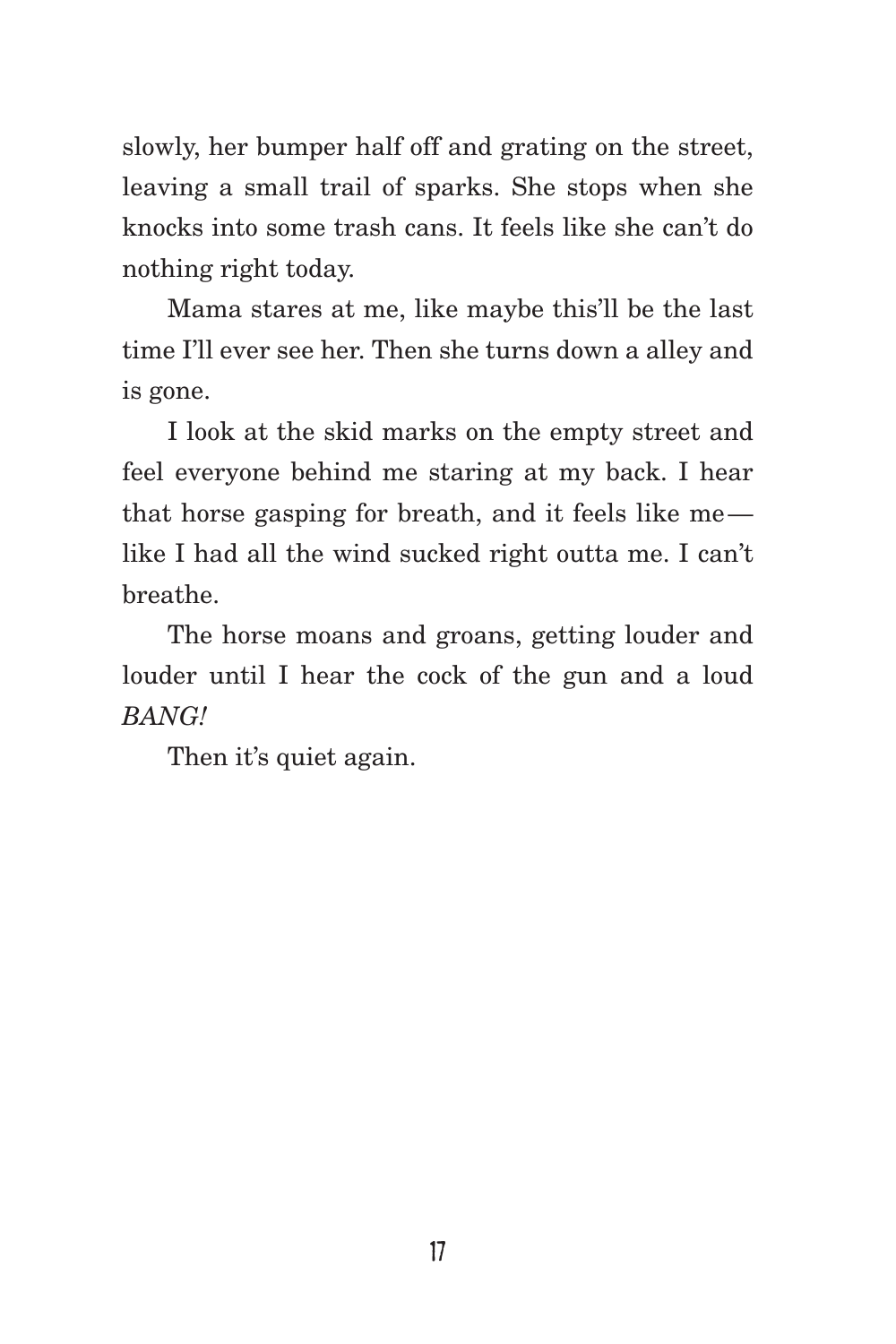## FOUR

It seem like a year passes before someone says something.

"Where Mrs. Elders at?"

Someone else says, "I saw her wandering. I told her to fix that gate, but no. Now look."

Jamaica Bob butts in. "That's a shame, man. This one coulda been one righteous horse if Mr. Elders was still here, bless his soul. Can't blame a widow for this mess."

Then the man I think is my daddy says, "Better get it off the street before the City hears about it."

"But Harp, it ain't our business."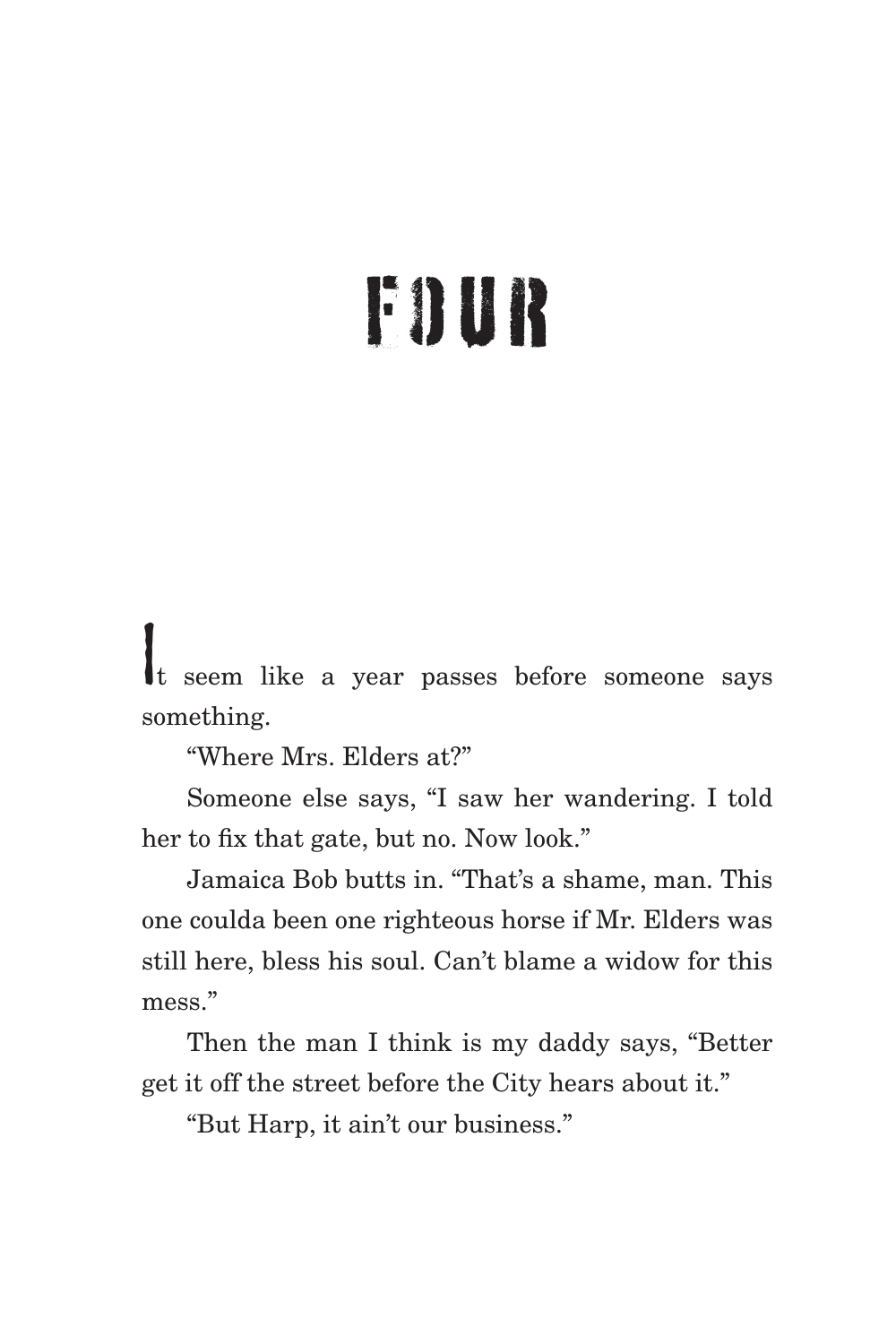"Ain't our business? You know anything that goes down on Chester Avenue, they'll be blaming us. We can't give 'em any reason to close us down."

They argue back and forth, but my daddy gets his way. I can hear them trying to move that horse as Jamaica Bob walks past me toward a old beat-up truck.

I stare at the ground as he passes, and something catches my eye. It's a bracelet, thin and gold with a little butterfly on it. I remember when Mama bought it when we went to the fair one time. It musta come off when I was grabbin' at her arm.

I pick it up and pocket it. It's like a little piece of her she left behind.

Jamaica Bob's getting a rope outta the back of the pickup truck and tying it to the legs of the dead horse. It takes six guys to help out. Some neighbors watch from their stoops or windows, none too happy, especially when they start hosing off all that blood on the street.

My daddy stands silent, his back to me. He's wearing a white T, old jeans, and Timberland boots. His hair is short and nappy, his arms lean and strong. The gun still hangs by his side. The others get

19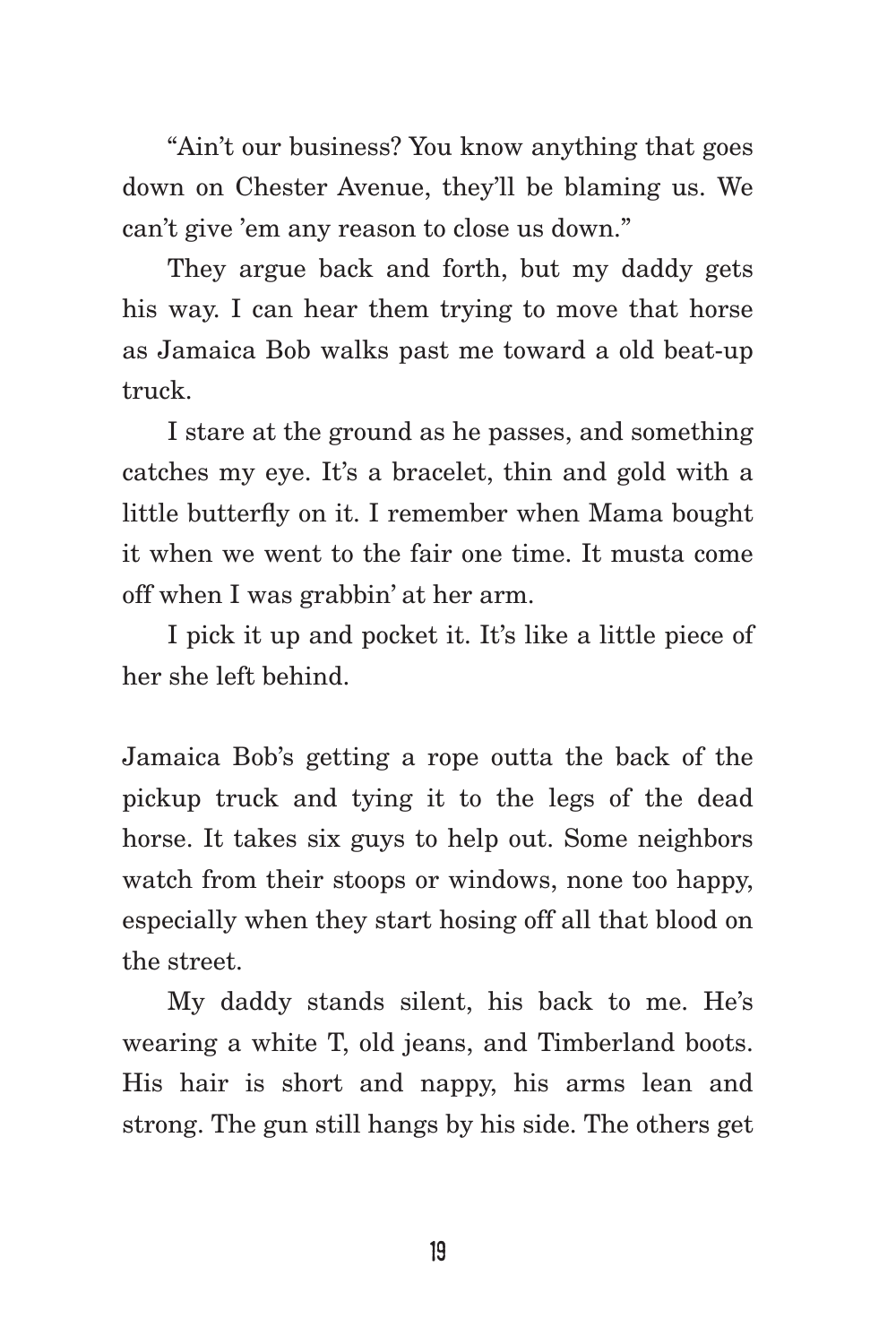the horse tied to the bumper of the truck and start dragging it down the street.

Bob says, "Just put it behind the corral till we figure this out."

Everyone follows the horse and truck, leaving only me, Bob, and the man who's supposed to be my daddy.

Bob finally looks at me, then him, then back at me again. "Man! He even looks like you, Harp."

Daddy turns to me for the first time, sighs. He looks me up and down, makes a face. "Can't be mine. Too scrawny."

"Harp, I remember when you was twelve, and let me tell you, you was no Mike Tyson."

Harp grimaces at me, nods. "Coltrane."

I shake my head. "Nobody calls me that. It's Cole."

He smiles. "Yeah. Well, it seems like I been nobody to your mama your whole life, so I'm gonna call you by your proper name, since I gave it to you."

That's a new one.

"*You* named me? Why would you call me something stupid like Coltrane? Who ever heard of a name like *that*?"

Bob fans his face with his hat. "Man, the boy clearly don't know his jazz history."

Harp scowls. "Well, you can call me Harper. Then we'll be even."